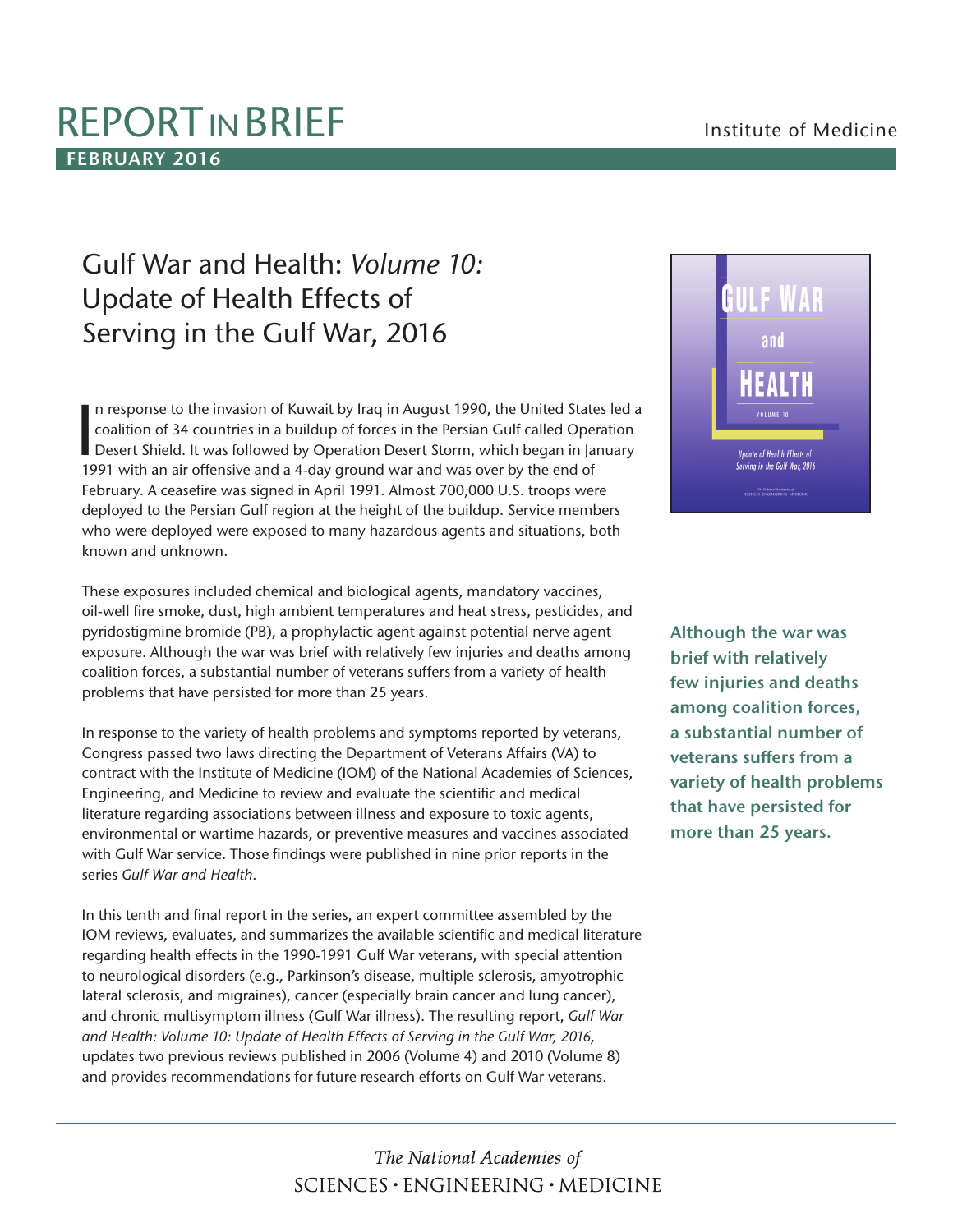### **HEALTH CONDITIONS**

In spite of a thorough literature search, little new information was available for each health outcome being assessed. The conclusions reached in this volume are largely consistent with those in the previous review (Volume 8). For a detailed listing of the committee's conclusions regarding associations between Gulf War deployment and specific health conditions, and to read the committee's recommendations, please see the "Conclusions and Recommendations" insert to this report in brief.

Veterans who were deployed to the Gulf War do not appear to have an increased risk for many longterm health conditions with the exceptions of PTSD, chronic fatigue syndrome, functional gastrointestinal conditions, generalized anxiety disorder, depression, substance abuse, and, most notably, Gulf War illness. These disorders are similar in that they have no objective medical diagnostic tests and are diagnosed based on subjective symptom reporting. These associations emphasize the interconnectedness of the brain and physical functioning.

The report also contains a review of animal studies that assessed multiple chemical and other exposures (e.g., exposure to PB, pesticides, and stress at the same time or in close succession). It finds that animal studies have not been successful in suggesting a mechanism by which deployment exposures during the Gulf War might lead to Gulf War illness and that development of an animal model of Gulf War illness may not be possible.

For future conflicts, collecting exposure information before, during the deployments, and afterwards, preferably using environmental and individual

monitoring devices and military records (both health and administrative) to capture such information as vaccines, troop location, and toxicant concentrations, would make the data less subject to recall bias and permit a more accurate assessment of actual exposures.

### *Gulf War Illness*

The complex clusters of symptoms (such as headache, joint and back pain, fatigue and sleep problems, and cognitive dysfunction) reported by deployed Gulf War veterans has come to be known as Gulf War illness. Research to date has not identified a single mechanism that can explain the multitude of symptoms seen in Gulf War illness. Additionally, it is unlikely that a single definitive causal agent will be identified this many years after the war.

Even though many symptoms of Gulf War illness are shared by psychological conditions (such as chronic pain and sleep disturbances), most studies have excluded the psychological aspects of Gulf War illness. The committee concludes that it is time research efforts move forward and focus on the interconnectedness of the brain and body when seeking to improve treatment of veterans for Gulf War illness. It is clear that multiple organ systems in the body, including the brain, gut, heart, liver, immune system, thyroid, adrenals, pituitary, gonads, bone, and skin, are affected in Gulf War illness. The report states that to ignore available treatments that may improve the functioning of any of these organ systems would be to do a disservice to our Gulf War veterans.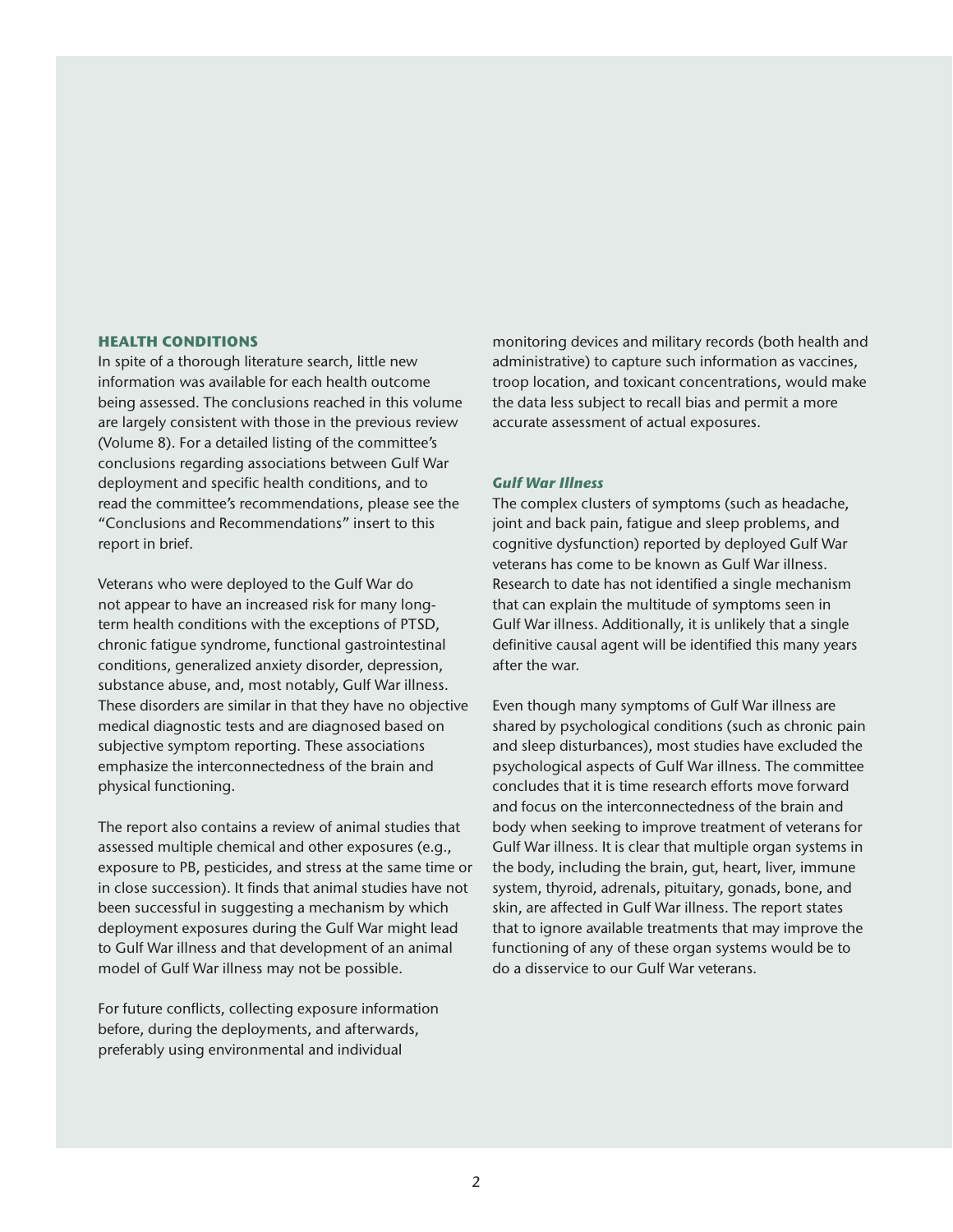**The committee concludes that it is time research efforts move forward and focus on the interconnectedness of the brain and body when seeking to improve treatment of veterans for Gulf War illness.**

# *Neurologic Conditions*

There is little new information pertaining to multiple sclerosis, Parkinson's disease, Alzheimer's disease, or migraines. ALS is the only neurologic disease for which there is limited/suggestive evidence of an association with deployment to the Gulf War. Although Gulf War deployment was associated with increased risk of developing ALS and increased ALS severity, no association with ALS mortality (a uniformly fatal disease) was found. Given this discrepancy, further followup is warranted. The Gulf War veteran population is still young with respect to the development of other neurodegenerative diseases; therefore, the effects of deployment on their incidence and prevalence may not yet be obvious.

# *Lung and Brain Cancer*

Lung and brain cancer are of special concern to Gulf War veterans. Although this and prior committees found no evidence that Gulf War veterans were at increased risk for cancer in the approximately 10–15 years after the war, that time period may not have been adequate to account for the long latency of cancer.

The new studies identified by the committee found no statistically significant increase in the risk of brain cancer in deployed Gulf War veterans compared with their nondeployed counterparts.

There continues to be inadequate/insufficient evidence to determine whether deployed Gulf War veterans are at increased risk of having any cancer, including lung and brain cancer. The relative rarity of cancers such as brain cancer argues for studies with adequate power to detect them. This may require pooling data where feasible and using a variety of data sources such as state cancer registries.

# *Other Health Conditions*

In contrast to cancer, sufficient time has elapsed to determine that Gulf War deployed veterans do not have an increased incidence of circulatory, hematologic, respiratory, musculoskeletal, structural gastrointestinal, genitourinary, reproductive, and chronic skin conditions compared with their nondeployed counterparts. As Gulf War veterans age, it will be more difficult to differentiate the effects of deployment from the natural effects of aging on morbidity and mortality.

Because the association of deployment to the Gulf War with PTSD, anxiety disorders, substance abuse, and depression is well established, further studies to assess whether there is an association are not warranted.

There are no data on the delayed effects of Gulf War exposures, such as nerve agents and PB, to indicate that such toxic agents would remain in the body and would be able to cause disease this long after the Gulf War. Thus, with the exception of diseases with long latency periods such as cancer, it is not reasonable to expect increased risks of diseases associated with toxic exposures now. However, the committee also suggested that veterans who had exposure to depleted uranium should continue to be monitored for adverse health conditions.